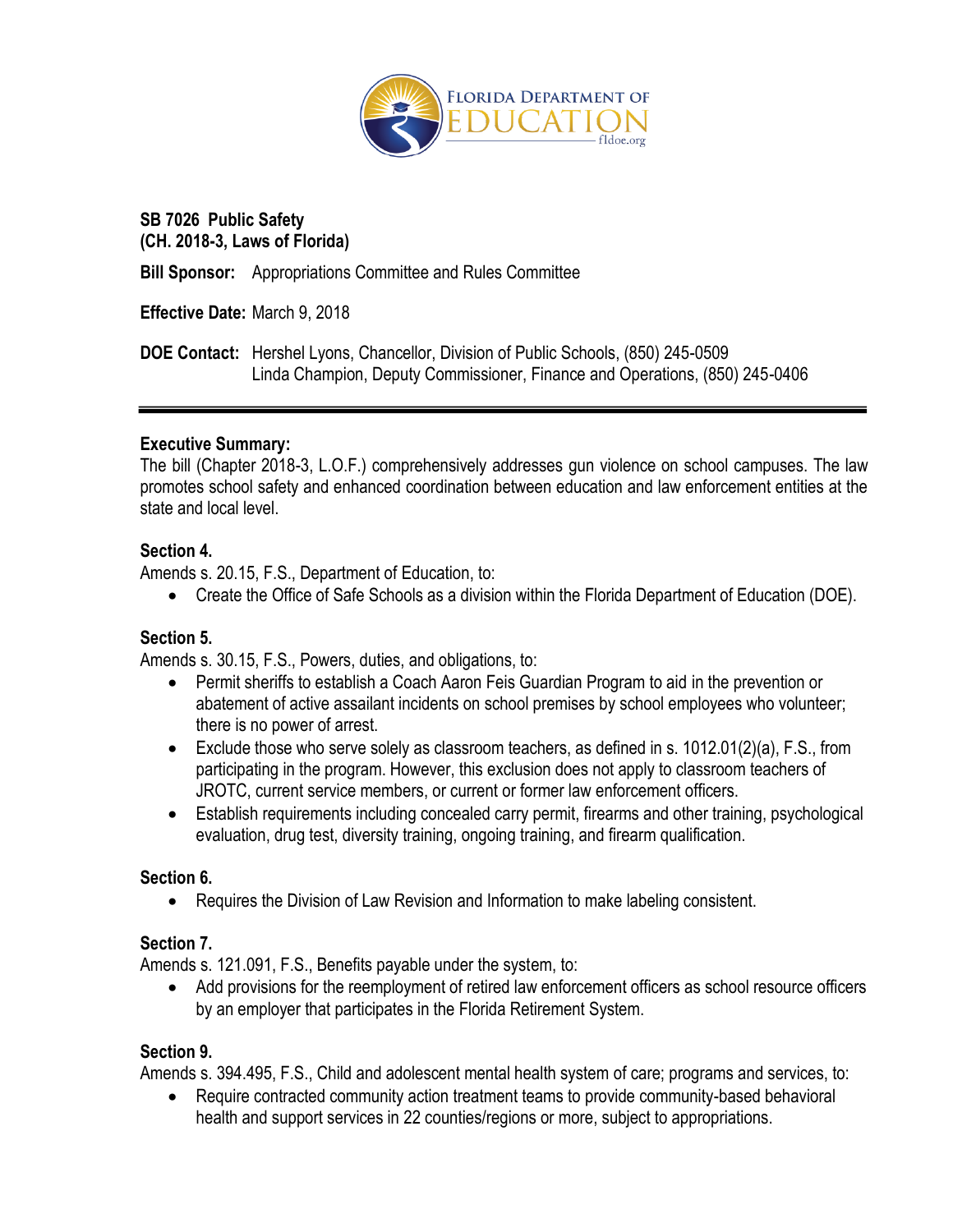

### **Section 19.**

Creates s. 943.082, F.S., School Safety Awareness Program, to:

- Direct the Florida Department of Law Enforcement (FDLE), in collaboration with the Department of Legal Affairs, to procure a mobile suspicious activity reporting tool that allows students and the community to relay information anonymously concerning unsafe, potentially harmful, dangerous, violent, or criminal activities, or the threat of these activities, to appropriate public safety agencies and school officials.
	- o As recommended by students of Marjory Stoneman Douglas High School, the program shall be named "FortifyFL."
	- $\circ$  At a minimum, FDLE must receive reports electronically through the mobile suspicious activity reporting tool that is available on both Android and Apple devices.
- Require the information reported using the tool be promptly forwarded to the appropriate law enforcement agency or school official.
- Require law enforcement dispatch centers, school districts, schools, and other entities identified by the department be made aware of the mobile suspicious activity reporting tool.
- Require FDLE, the Office of Attorney General, and DOE to develop and provide a comprehensive training and awareness program on the tool.

### **Section 20:**

Creates s. 943.687, F.S., Marjory Stoneman Douglas High School Public Safety Commission, to:

- Establish the Marjory Stoneman Douglas High School Public Safety Commission within the Florida Department of Law Enforcement.
- Require the commission to convene no later than June 1, 2018.
- Require the commission to be composed of 16 members. Five members shall be appointed by the President of the Senate, five members shall be appointed by the Speaker of the House of Representatives, and five members shall be appointed by the Governor. These appointments must be made by April 30, 2018. Commissioner of the FDLE shall also serve as a member.
	- $\circ$  Secretary of Children and Families, Secretary of Juvenile Justice, Secretary of Health Care Administration, and the Commissioner of Education shall serve as *ex officio*, non-voting members of the commission.
- Require the General Counsel for FDLE to serve as the general counsel for the commission, and require FDLE staff, as assigned by the chair, to assist the commission in performing its duties.
- Require that the commission meet as necessary to conduct its work at the call of the chair at locations throughout the state. The commission can conduct its meetings through teleconferences or other similar means.
- Require the commission to investigate system failures in the Marjory Stoneman Douglas High School shooting and prior mass violence incidents in this state and to develop recommendations for system improvements.
- Require, at a minimum, the commission to:
	- $\circ$  Develop a timeline of the incident, response, and all relevant events preceding the incident, with particular attention to perpetrator contacts with local, state, and national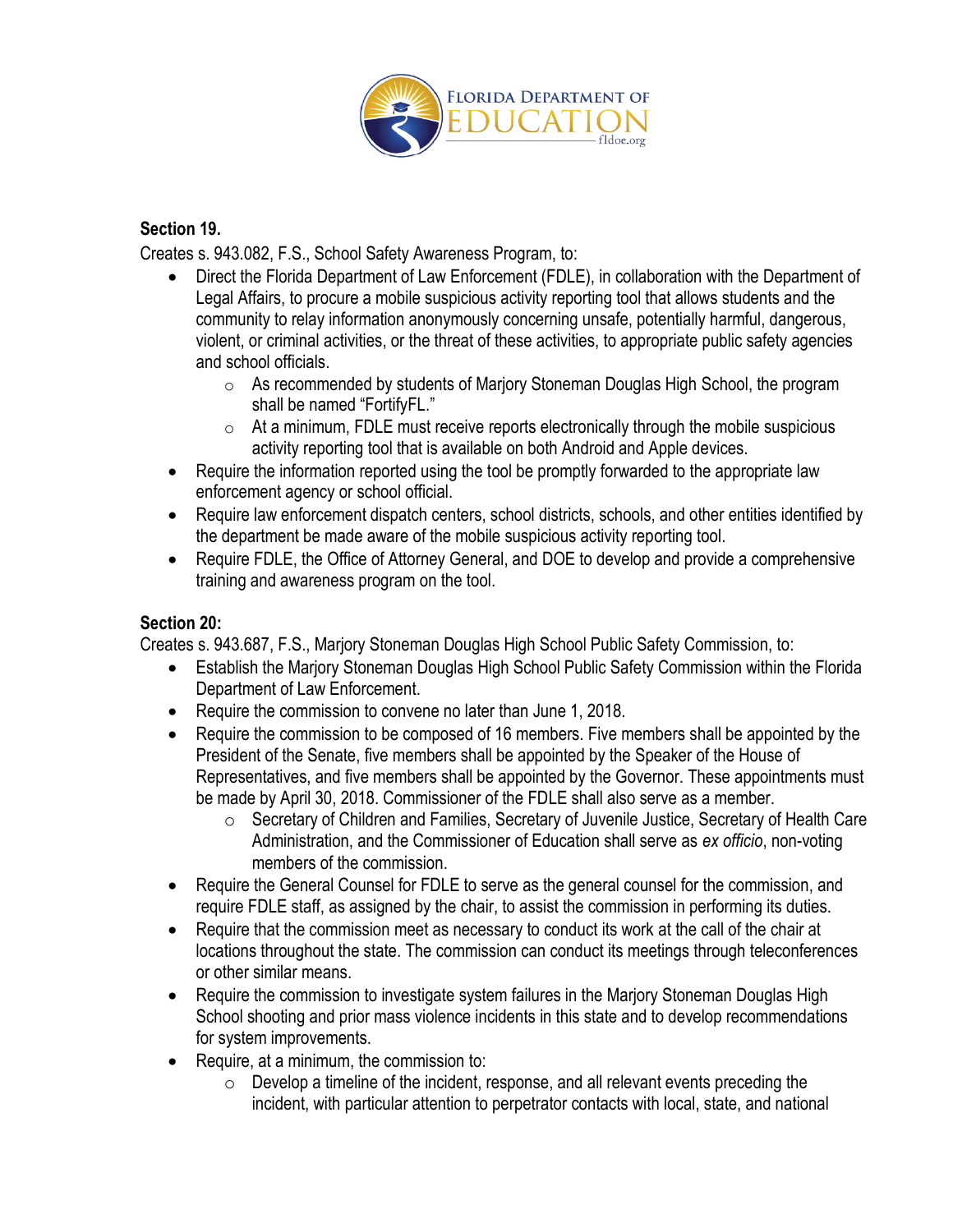

government agencies and entities and any contract providers of such agencies and entities.

- o Investigate failures in incident responses by local law enforcement agencies and school resource officers.
	- Identify existing policies and procedures for active assailant incidents on school premises and evaluate compliance with such policies and procedures in the execution of incident responses.
	- Evaluate existing policies and procedures for active assailant incidents on school premises in comparison with national best practices.
	- Evaluate the extent to which any failures in policy, procedure, or execution contributed to an inability to prevent deaths and injuries.
	- Make specific recommendations for improving law enforcement and school resource officer incident response in the future.
	- **Make specific recommendations for determining the ratio of school resource** officers per school and school type.
- $\circ$  Investigate failures in interactions with perpetrators preceding mass violence incidents.
	- Identify history of interactions between perpetrators and entities such as schools, law enforcement agencies, courts, and social service agencies, and identify any failure to communicate or coordinate regarding indicators of risk or possible threats.
	- **Evaluate the extent to which any such failures contributed to an inability to prevent** deaths and injuries.
	- Make specific recommendations for improving communication and coordination among entities with knowledge of indicators of risk of possible threats of mass violence in the future.
	- Identify available state and local tools and resources for enhancing communication and coordination regarding indicators of risk of possible threats, and make specific recommendations for using such tools and resources in the future.
- Allow the commission to investigate and to delegate to its investigators the authority to administer oaths and affirmations.
- Require the Commissioner of FDLE to use his or her subpoena power to compel the attendance of witnesses to testify before the commission.
- Require the Commissioner of FDLE to use his or her subpoena power to compel the production of documents, including confidential information, relevant to the performance of the commission's duties or to the exercise of its powers.
- Allow the Commissioner of FDLE to seek an order from the circuit court to compel a witness to appear before the commission and to produce evidence.
- Allow the commission to obtain assistance as needed from other state agencies and require any such agencies to assist in a timely manner.
- Require that the commission be provided access to any information or records, including exempt or confidential records or information, which pertain to the Marjory Stoneman Douglas High School shooting and prior mass violence incidents in Florida being reviewed by the commission and which are necessary for the commission to carry out its duties.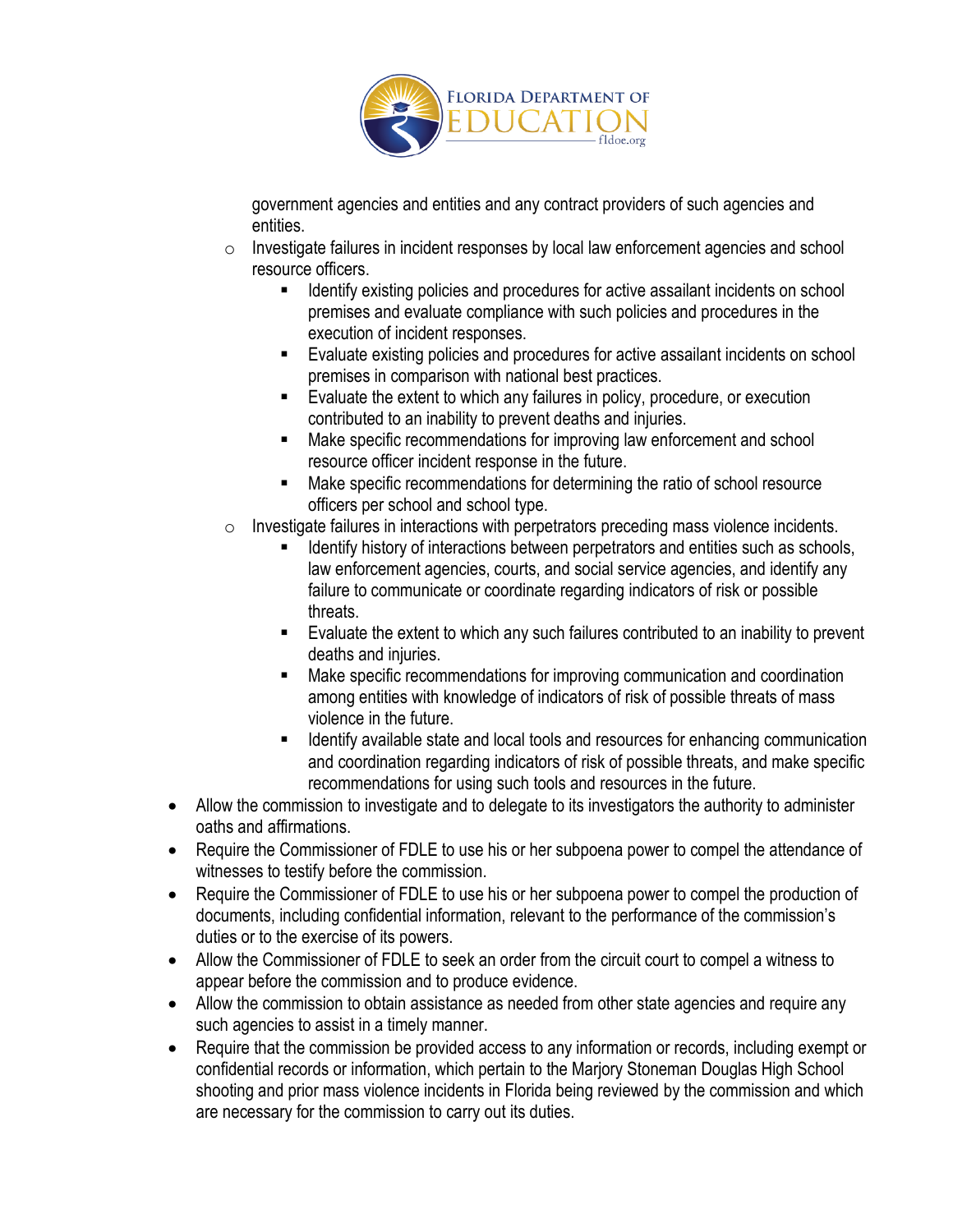

• Require the commission to submit an initial report on its findings and recommendations to the Governor, President of the Senate, and Speaker of the House of Representatives by January 1, 2019. The commission may issue reports annually thereafter.

The commission sunsets on July 1, 2023, and this section is repealed on that date.

# **Section 21.**

Creates s. 1001.212, F.S., Office of Safe Schools, to:

- Establish the Office of Safe Schools, which is fully accountable to the Commissioner of Education.
- Establish requirements of the Office of Safe Schools:
	- $\circ$  Serve as a central repository for best practices, training standards, and compliance oversight for school safety and security, including prevention, intervention, and emergency preparedness.
	- $\circ$  Establish and update as necessary a school security risk assessment tool.
	- o Provide ongoing professional development, technical assistance and guidance.
	- o Develop and implement a School Safety Specialist Training Program.
	- $\circ$  Review and provide recommendations on the security risk assessments.
	- $\circ$  Coordinate with FDLE to provide a centralized integrated data repository and data analytics resources integrating data from social media, Department of Children and Families, FDLE, Department of Juvenile Justice, and local law enforcement by December 1, 2018.
	- $\circ$  Award grants to schools to improve the safety and security of school buildings based on the recommendations of the security risk assessment.
	- $\circ$  Disseminate, in consultation with FDLE, awareness and education materials on the School Safety Awareness Program to schools.

## **Section 23.**

Amends s. 1006.04, F.S., Educational multiagency services for students with severe emotional disturbance, to:

 Specify additional requirements for the Multiagency Network for Students with Emotional/ Behavioral Disabilities (SEDNET).

## **Section 24.**

Amends s. 1006.07, F.S., District school board duties relating to student discipline and school safety, to:

- Require student disclosure of mental health referrals at registration.
- Allow an expelled student who is admitted to another district to be referred for mental health services.
- Require the student code of conduct to include policies for referring violent or disruptive students for mental health services.
- Require students expelled for firearms or certain threats to be referred for mental health services.
- Require student crime watch programs to allow anonymous reporting.
- Require emergency plans to be developed with public safety agencies and include active shooter and hostage situations, which must be conducted as often as other drills; plans should identify those required to contact first responders and require periodic testing of communications systems.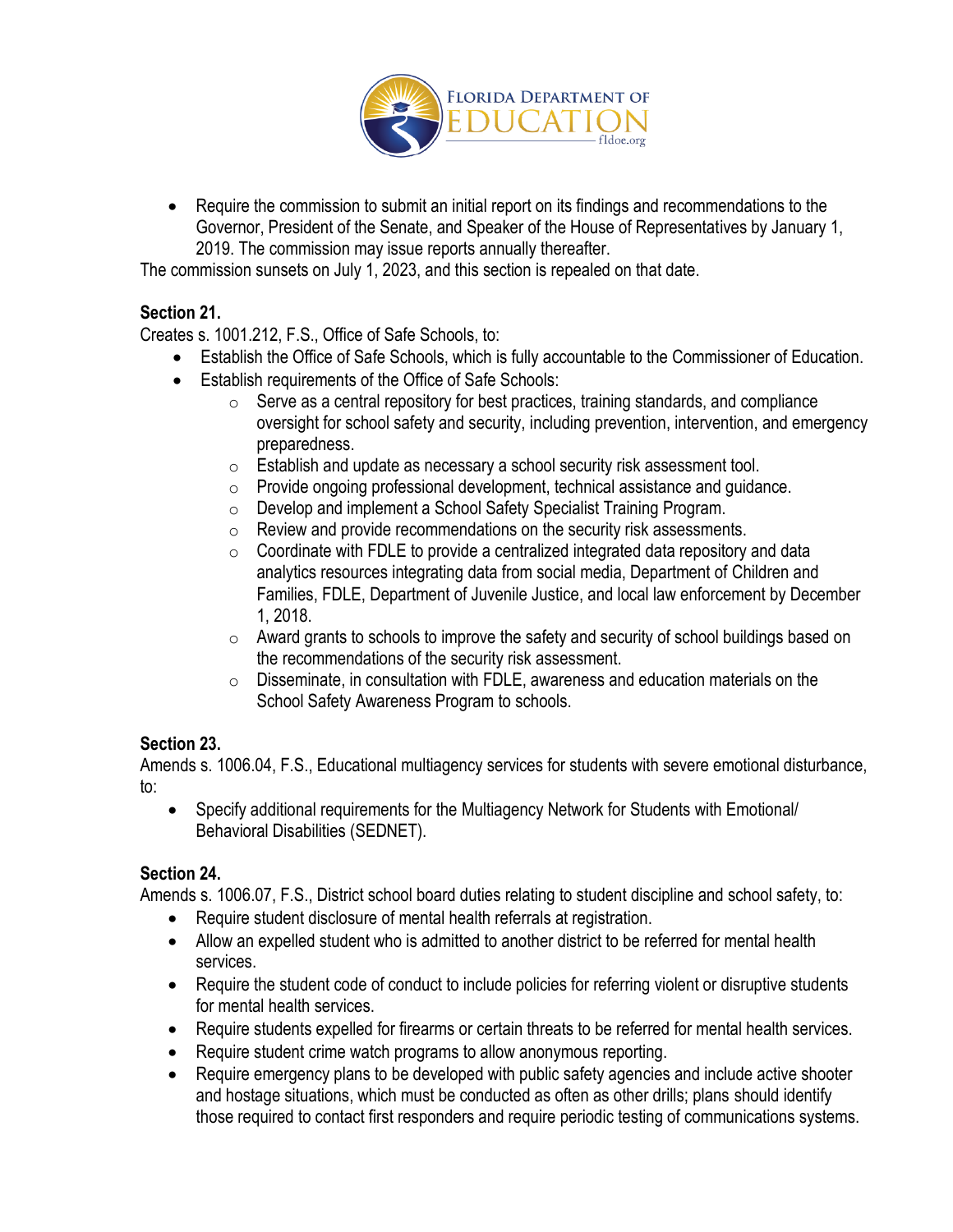

- Require superintendents to create policies for violence prevention and intervention, and designate a school safety specialist for the district who must be trained and perform specific duties.
- Require school boards to establish school-level threat assessment teams with specific expertise; teams must immediately report threats to the superintendent and the parent/guardian; teams may access criminal history of students posing a threat; relevant agencies may share confidential records as necessitated by a specific threat; teams shall report quantitative data to DOE.
- Require district schools board to allow the law enforcement agency or agencies that are designated as first responders to the district's campus and school's campuses every three years for a tour.
- Require district school boards to document changes related to school safety and emergency issues recommended by a law enforcement agency based on a campus tour.

### **Section 25.**

Amends s. 1006.08, F.S., District school superintendent duties relating to student discipline and school safety, to:

• Require courts to notify the school superintendent of students referred to mental health services.

## **Section 26.**

Amend s. 1006.12, F.S., Safe-school officers at each public school, to:

- Require safe-school officers at every school within the district. Districts have discretion to use school resource officers, school safety officers, and/or school guardians (outlined in section 5).
- Require background checks, drug screening, and psychological evaluations for school resource officers and school safety officers.
- Require mental health crisis intervention training for school resource officers.
- Allow participation in the school guardian program at the discretion of the district.

## **Section 27.**

Amends s. 1006.13, F.S., Policy of zero tolerance for crime and victimization, to:

• Require threat assessment teams to consult with law enforcement when students pose a threat to school safety and when a student commits more than one misdemeanor.

## **Section 28.**

Creates s. 1006.1493, F.S., Florida Safe Schools Assessment Tool, to:

- Require DOE through the Office of Safe Schools pursuant s. 1001.212, F.S., to contract with a security consulting firm that specializes in the development of risk assessment software solutions and has experience in conducting security assessments of public facilities to develop, update and implement a risk assessment tool, which shall be known as the Florida Safe Schools Assessment Tool (FSSAT).
- Require the FSSAT to be used by school officials at each school district and public school site in the state in conducting security assessments.
- Require the FSSAT to help school officials identify threats, vulnerabilities and appropriate safety controls for the schools that they supervise, pursuant to the security risk assessment requirements of s. 1006.07(6), F.S.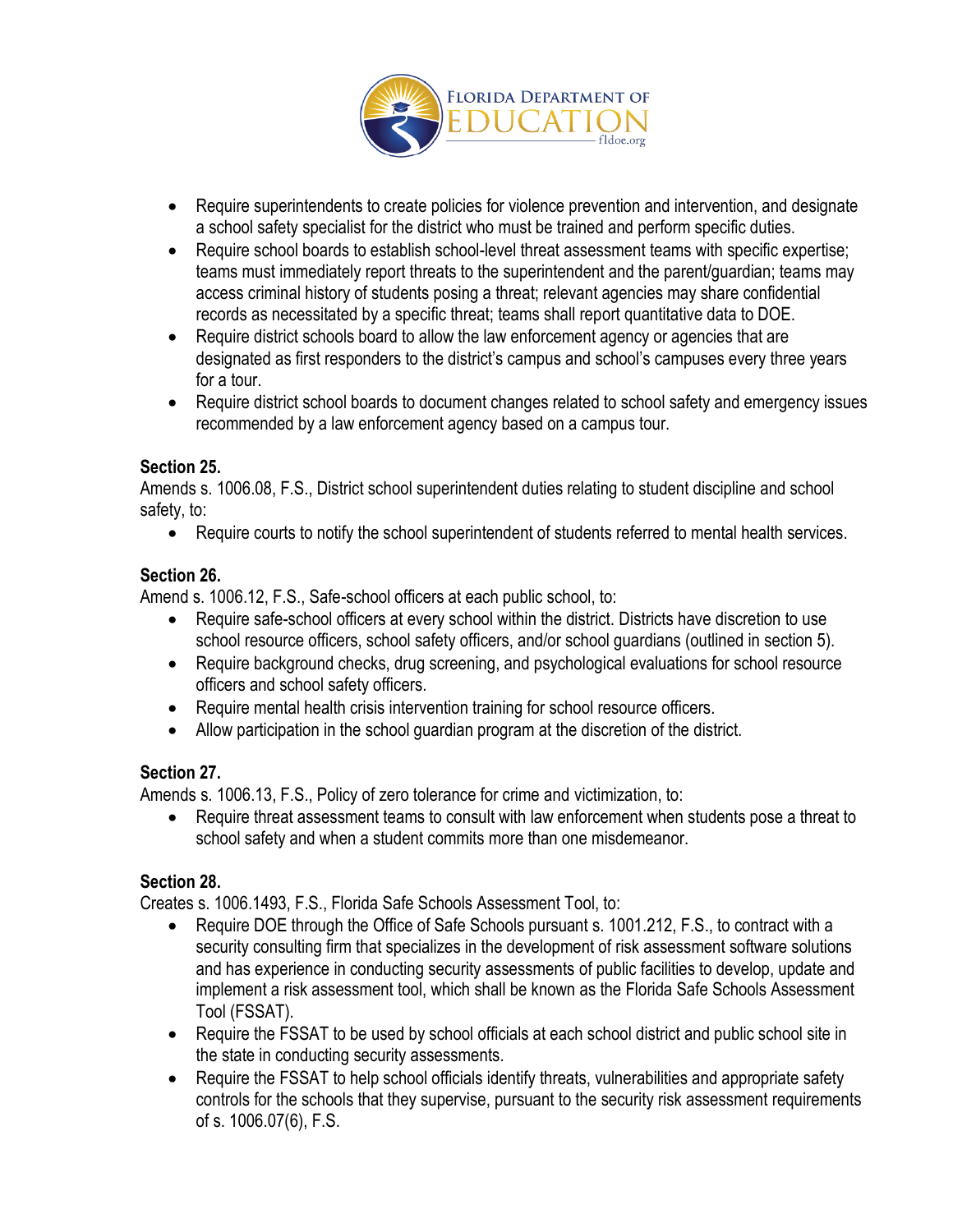

- Require the FSSAT to address, at a minimum, all of the following components:
	- o School emergency and crisis preparedness planning;
	- $\circ$  Security, crime, and violence prevention policies and procedures;
	- o Physical security measures,
	- o Professional development training needs;
	- $\circ$  An examination of support service roles in school safety, security, and emergency planning;
	- $\circ$  School security and school police staffing, operational practices, and related services;
	- o School and community collaboration on school safety; and
	- $\circ$  A return on investment analysis of the recommended physical security controls.
- Require DOE to require by contract that the security consulting firm:
	- $\circ$  Generate written automated reports on assessment findings for review by the department and school and district officials;
	- $\circ$  Provide training to the department and school officials in the use of the FSSAT and other areas of importance identified by the department; and
	- $\circ$  Advise in the development and implementation of templates, formats, quidance, and other resources necessary to facilitate the implementation of this section at state, district, school, and local levels.
- Require DOE to report to the Governor, the President of the Senate, and the Speaker of the House of Representatives on the status of implementation across school districts and schools.
	- $\circ$  The report must include a summary of the positive school safety measures in place at the time of the assessment and any recommendations for policy changes or funding needed to facilitate continued school safety planning, improvement, and response at the state, district, or school levels.
	- $\circ$  The report is due to the Governor, the President of the Senate, and the Speaker of the House of Representatives by December 1, 2018, and annually by that date thereafter.
- Require that data and information related to security risk assessments administered pursuant to this section and s. 1006.07(6), F.S., and the security information contained in the annual report required pursuant to subsection (3) be kept confidential and exempt from public records requirements, in accordance with ss. 119.071(3)(a) and 281.301, F.S.

### **Section 29.**

Revises s. 1011.62, F.S., Funds for operation of schools, to:

- Add "improve school safety" as an urgent need for which a school district may pass a resolution to redirect other categorical funds.
- Delete funds for safe schools from the list of categorical funds that a school district can, by resolution, redirect for other uses.
- Specify that any additional funds appropriated to the Safe Schools Allocation in fiscal year 2018-19 to the school resource officer program established pursuant to s. 1006.12, F.S., must be used for employing or contracting for school resource officers, which must be in addition to the number of officers employed or contracted for in fiscal year 2017-18.
- Create a Mental Health Assistance Allocation to provide funding to school districts to help establish or expand school-based mental health care.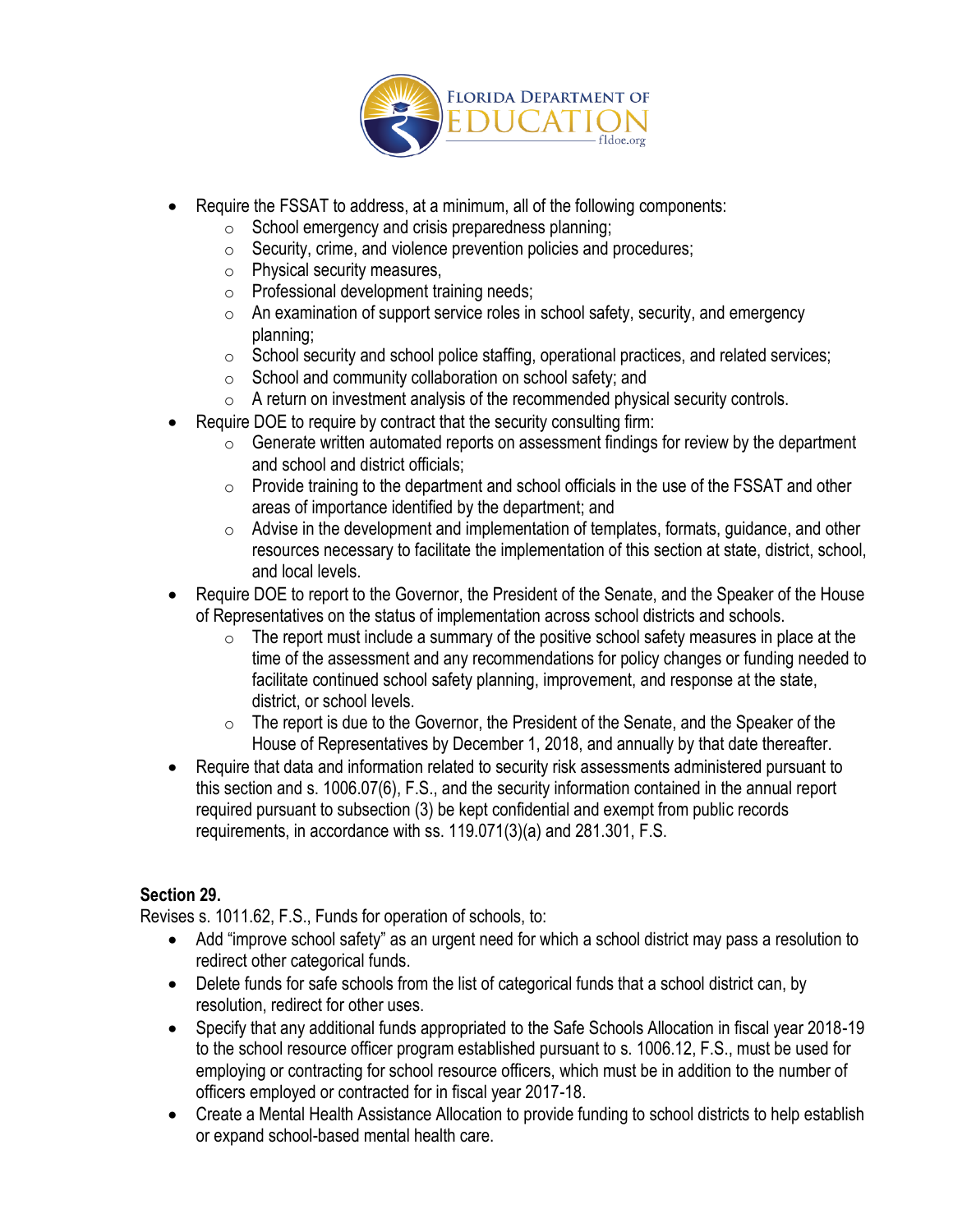

- $\circ$  Funds for this allocation are to be allocated each year in the GAA or other law, with each school district receiving a minimum of \$100,000 and the remaining balance to be distributed to school districts proportionately based on their total unweighted full-time equivalent student enrollment.
- $\circ$  Eligible charter schools are entitled to a proportionate share of the district's Mental Health Assistance Allocation funding.
- $\circ$  At least 90 percent of a district's allocation must be spent to:
	- Provide mental health assessment, diagnosis, intervention, treatment and recovery services to students with one or more mental health or co-occurring substance abuse diagnosis and students at high risk of such diagnoses; and
	- To coordinate such services with a student's primary care provider and the student's other mental health providers.
- $\circ$  Funds from this allocation may not supplant operating funds currently provided for this purpose, nor may they be used to increase salaries or provide bonuses.
- o School districts are encouraged to maximize third-party health insurance benefits and Medicaid claims for services.
- $\circ$  Prior to receipt of this allocation, school districts must develop and submit to their respective school boards a detailed plan outlining a local program and planned expenditures. Charter schools may develop their own plans and submit them to their sponsors.
- o Plans must be focused on delivering evidence-based mental health care treatment to children and include:
	- **Provision of mental health assessment, diagnosis, intervention, treatment and** recovery services to students with one or more mental health or co-occurring substance abuse diagnosis and students at high risk of such diagnoses.
	- Coordination of services with student's primary care provider and other mental health providers caring for student.
	- **EXECT** Direct employment of service providers or a contract-based collaborative effort or partnership with one or more local community mental health program, agency or provider.
- $\circ$  Approved plans are due to the Commissioner of Education by August 1 of each fiscal year.
- $\circ$  School districts must submit to the DOE, beginning September 30, 2019, and annually by September 30 thereafter, a report on their program outcomes and expenditures for the previous fiscal year. The report must include:
	- Number of students who received screenings or assessments;
	- Number of students who were referred for services or assistance;
	- Number of students who received service or assistance;
	- Number of direct employment service providers employed by the school district; and
	- Number of contract-based collaborative efforts or partnerships with community mental health programs, agencies or providers.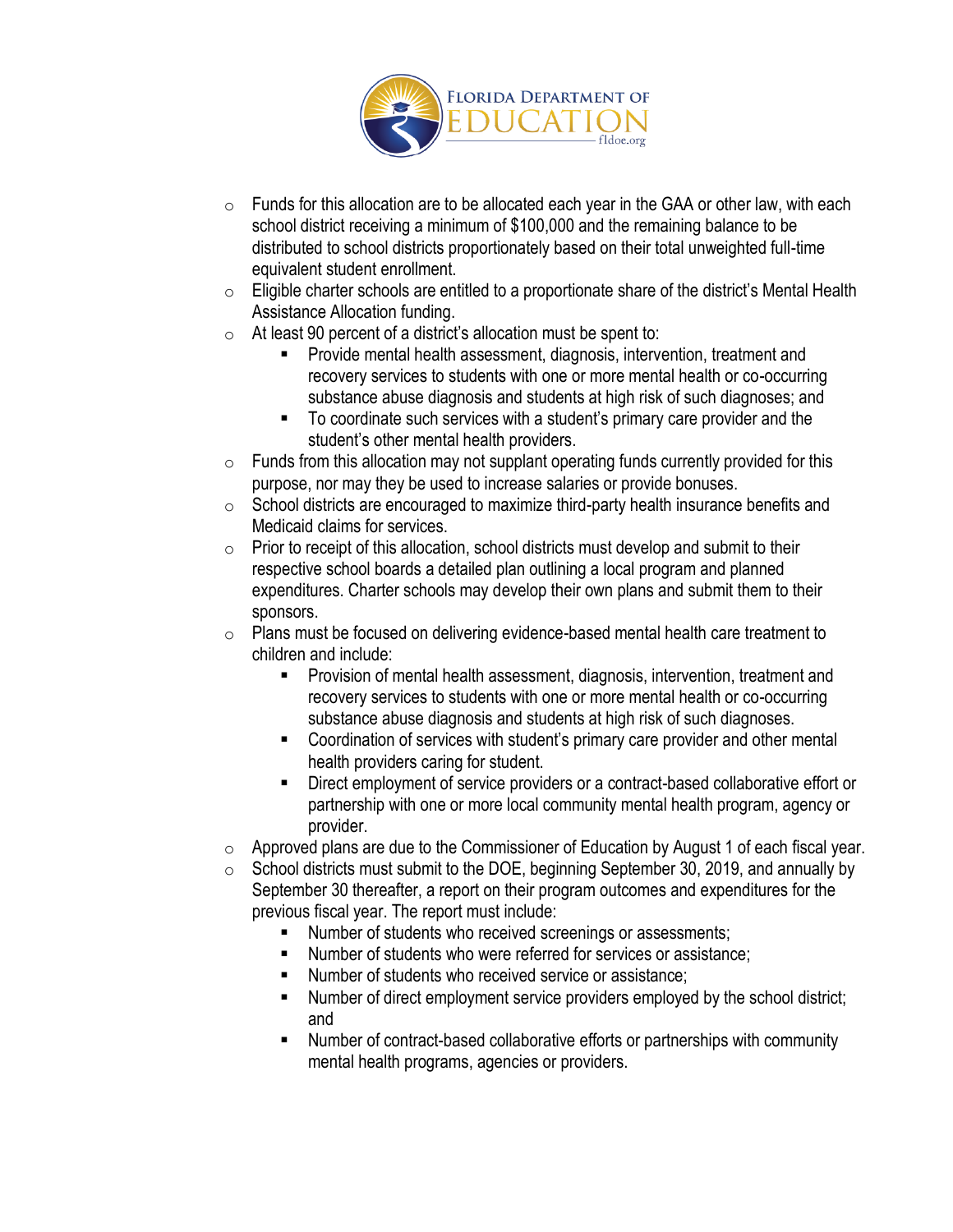

### **Section 30.**

Creates s. 1012.584, F.S., Continuing education and inservice training for youth mental health awareness and assistance, to:

- Require DOE, beginning with the 2018-19 school year, to establish a youth mental health and awareness and assistance training program for school personnel.
- Require DOE to select a national authority on youth mental health to facilitate the training using a trainer certification model to train all K-12 school personnel.
- Require school safety specialists or their designees to be certified as a trainer.
- Specify minimum training content.

## **Section 31.**

Amends s. 1013.64, F.S., Funds for comprehensive educational plant needs, to:

- Provide the cost for the following items must be below 2 percent per student station and specifies items that are to be excluded from the student station cost calculation, as follows:
	- o Securing entries;
	- o Checkpoint construction;
	- $\circ$  Lighting specifically designed for entry point security;
	- o Security cameras;
	- o Automatic locks and locking devices;
	- o Electronic security systems;
	- $\circ$  Fencing designed to prevent intruder entry into a building;
	- o Bullet-proof glass; or
	- $\circ$  Other capital construction items approved by the school safety specialist to ensure building security for new educational, auxiliary, or ancillary facilities.

## **Section 36.**

Appropriates \$69,237,286 in recurring funds from the General Revenue Fund for the 2018-19 fiscal year to fund the Mental Health Assistance Allocation, created pursuant to s. 1011.62(16), F.S., within the FEFP.

## **Section 37.**

Appropriates \$500,000 in recurring funds and \$6,200,000 in nonrecurring funds from the General Revenue Fund for the 2018-19 fiscal year to the DOE to implement youth mental health awareness and assistance training pursuant to s. 1012.584, F.S.

## **Section 38.**

Appropriates funds for implementation of the act in the 2018-2019 fiscal year as follows:

- Appropriates \$1,000,000 in nonrecurring funds from the General Revenue Fund to the DOE for the design and construction of a memorial honoring those who lost their lives on February 14, 2018, at Marjory Stoneman Douglas High School in Broward County.
- Requires that the department collaborate with students and faculty of the Marjory Stoneman Douglas High School, the families of the victims, the Broward County School District and other relevant entities of the Parkland community on the design and placement of the memorial.

## **Section 39.**

Appropriates funds for implementation of the act in the 2018-2019 fiscal year as follows: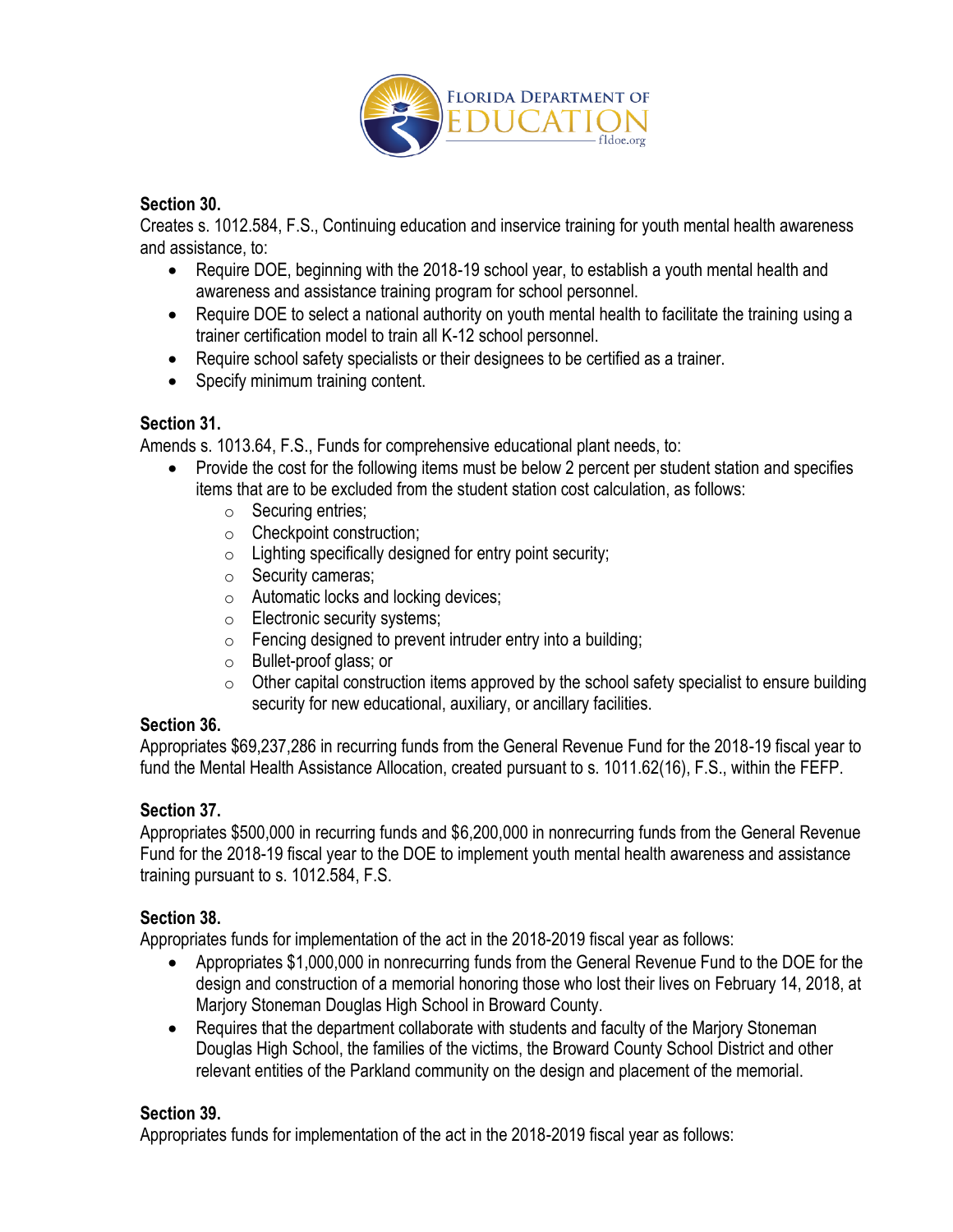

 Appropriates \$25,262,714 in nonrecurring funds from the General Revenue Fund to the DOE for the purpose of replacing Building 12, as listed in the Florida Inventory of School Houses, at Marjory Stoneman Douglas High School in Broward County.

### **Section 40.**

Appropriates \$500,000 in recurring funds and \$67,000,000 in nonrecurring funds from the General Revenue Fund to the DOE to allocate to sheriffs' offices that establish a school guardian program pursuant to s. 30.15, F.S. The funds are to be used for costs related to screening and training, with a one-time stipend of \$500 provided to school guardian who participate in the school guardian program.

### **Section 41.**

For the 2018-19 fiscal year, the following items are appropriated and are authorized to the DOE to fund the Office of Safe Schools, created pursuant to s. 1001.212, F.S.:

- Three full-time equivalent positions, with associated salary rate of \$150,000.
- \$344,393 in recurring funds is appropriated from the General Revenue Fund.

### **Section 42.**

Appropriates \$97,500,000 in recurring funds from the General Revenue Fund to the DOE for the Safe Schools Allocation. The funds are in addition to funds appropriated in the FEFP in the fiscal year 2018-19 General Appropriations Act.

- Each school district and developmental research school shall receive \$187,340 of the funds, increasing each district's minimum amount of Safe Schools Allocation funding to \$250,000 in combination with the funds appropriated in the FEFP for 2018-19. The balance of the funds shall be distributed to school districts based on their proportionate share of total unweighted full-time equivalent student enrollment.
- School districts must use the funds exclusively for hiring or contracting for school resource officers pursuant to s. 1006.12, F.S.

### **Section 43.**

Appropriates \$100,000 in recurring funds from the General Revenue Fund to the DOE to competitively procure the active shooter training component of the school safety specialist training program, required by s. 1001.212, F.S.

### **Section 44.**

Appropriates \$98,962,286 in nonrecurring funds from the General Revenue Fund to the DOE to implement a grant program for schools to fund fixed capital outlay costs associated with improving the physical security of school buildings, as identified by a security risk assessment completed by August 1, 2018, by a school district or charter school.

- The DOE shall, by August 31, 2018, submit grant guidelines to all school districts and charter schools, which must include an application submission deadline of December 1, 2018, and specific evaluation criteria.
- The DOE shall award grants no later than January 15, 2019, based upon evaluation criteria established in the application guidelines.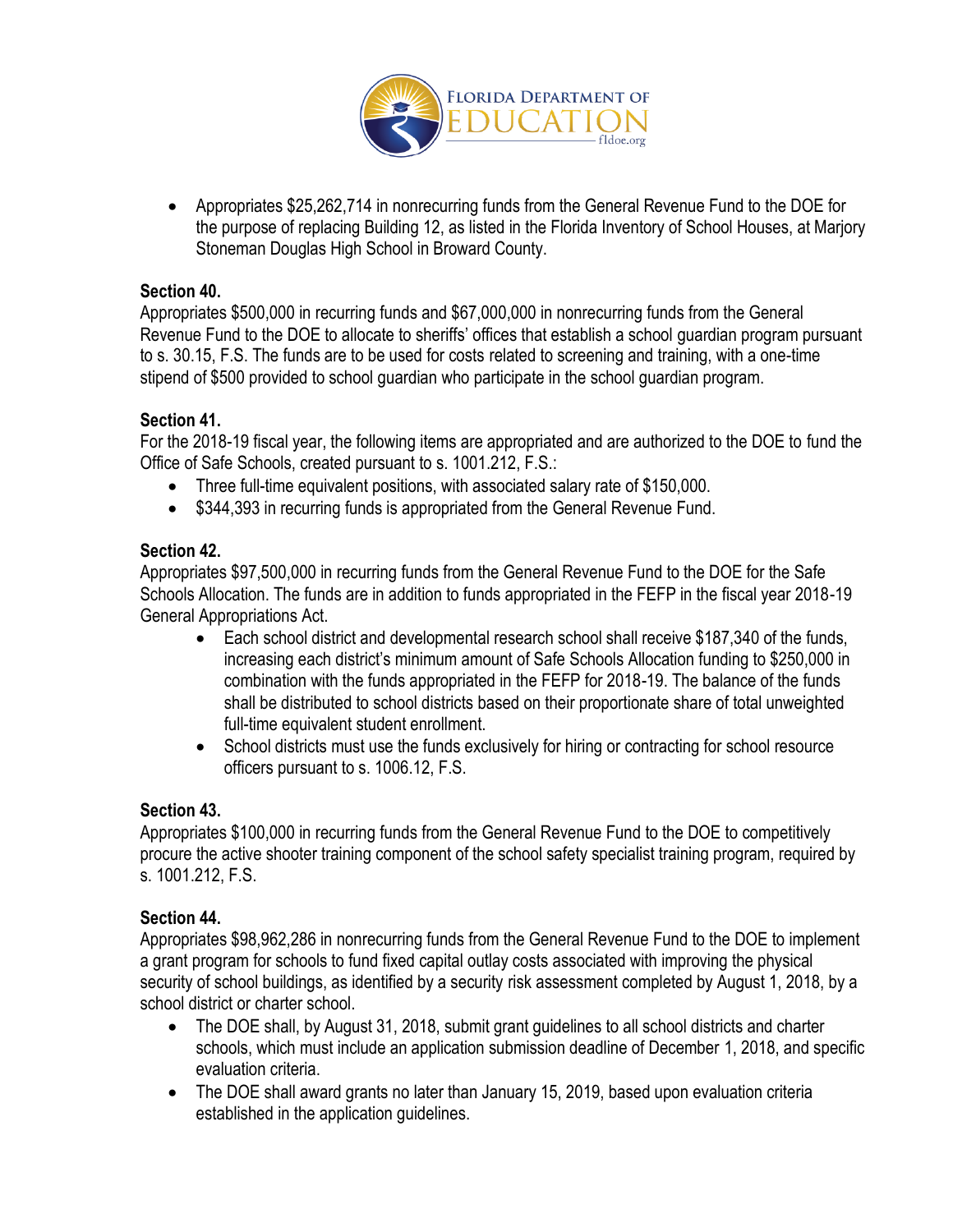

### **Section 49.**

For the 2018-19 fiscal year, \$18,321 in recurring funds and \$225,000 in nonrecurring funds are appropriated from the General Revenue Fund to the DOE to provide for the benefits awarded pursuant to s. 112.1915, F.S., to eligible recipients of the three Marjory Stoneman Douglas High School staff members who lost their lives on February 14, 2018.

### **Section 50**

Appropriates funds for implementation of the act in the 2018-19 fiscal year as follows:

- \$3 million in recurring funds is appropriated from the General Revenue Fund to the DOE to competitively procure for the development or acquisition of the centralized data repository and analytics resources pursuant to s. 1001.212, F.S.
- Requires DOE to collaborate with the FDLE and school districts to identify the requirements and functionality of the data repository and analytics resources and shall make such resources available to the school districts no later than December 1, 2018.

### **Section 51**

Appropriates funds for implementation of the act in the 2018-19 fiscal year as follows:

- \$1 million in nonrecurring funds is appropriated from the General Revenue Fund to DOE to competitively procure a contract with a third-party security consultant with experience in conducting security risk assessments of public schools. Contract funds shall be used to:
	- $\circ$  Review and analyze the department's current security risk assessment tool known as the Florida Safe Schools Assessment Tool (FSSAT), and
	- o Review a sample of self-assessments conducted by school districts using the FSSAT to determine the effectiveness of the recommendations produced based upon the FSSAT.
- The review shall include any recommended updates and enhancements with associated costs for their implementation to aid districts in developing recommendations to address safety and security issues discovered by the FSSAT.
- DOE shall submit the completed review to the State Board of Education, the Executive Office of the Governor's Office of Policy and Budget, the chair of the Senate Committee on Appropriations, and the House of Representatives Appropriations Committee no later than January 1, 2019.

### **General Implementation Timeline:**

**March 9, 2018** The act became effective.

**Beginning with the** DOE is required to establish a youth mental health and awareness and assistance **2018-19 school year** training program for school personnel.

**August 1, 2018** School-board approved district plans for spending Mental Health Assistance Allocation are due to the Commissioner of Education. Plans for subsequent years will be due no later than August 1 annually.